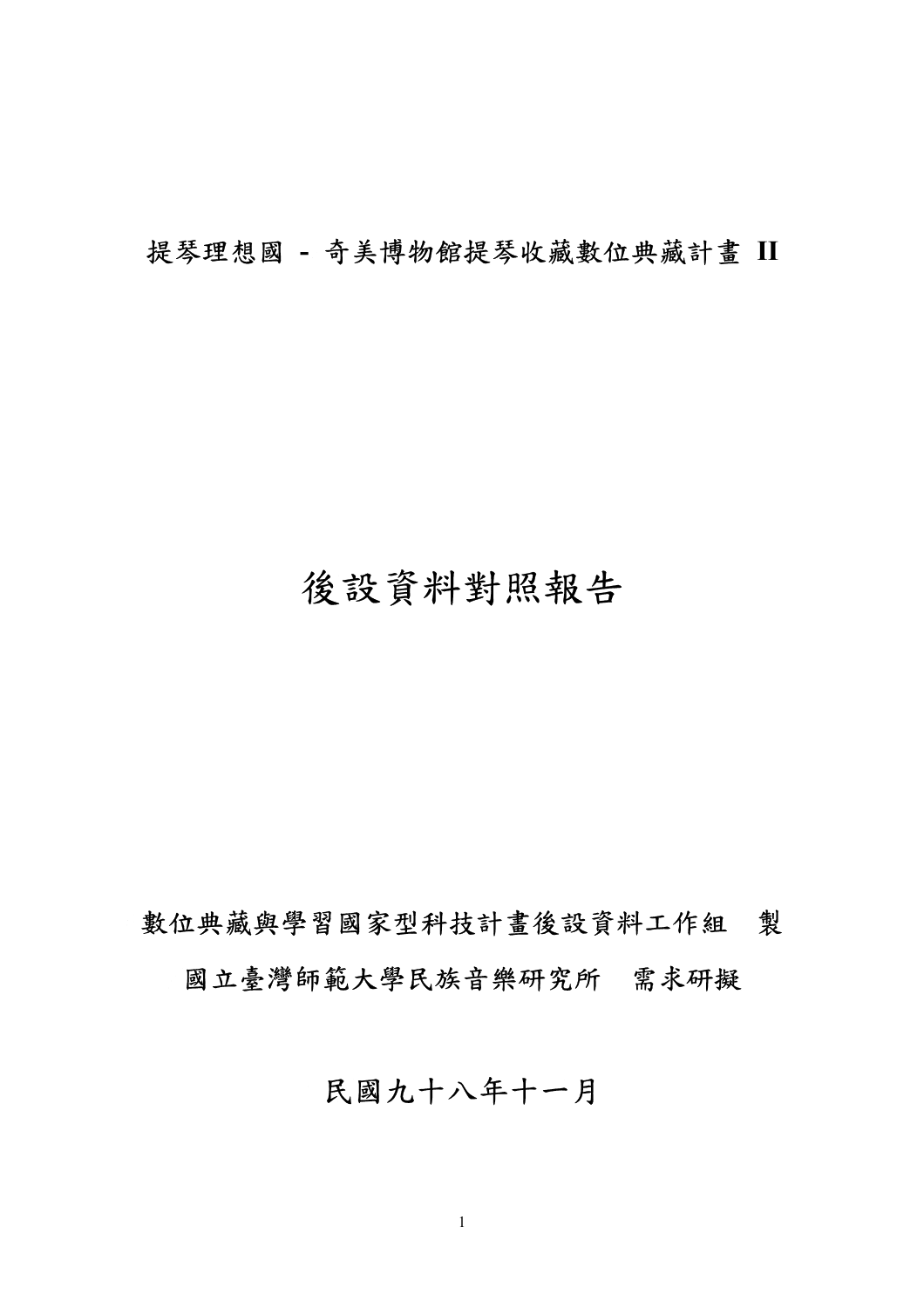#### 一、「提琴理想國**-**奇美博物館提琴收藏數位典藏計畫 **II**」後設資料欄位及範例

後設資料工作組依據「提琴理想國-奇美博物館提琴收藏數位典藏計畫 II 」 提供的欄位及範例,整理出欄位及範例表,請見表一。此份後設資料比對表針對 「提琴理想國-奇美博物館提琴收藏數位典藏計畫 II 」中 60 多把名琴,每把名 琴有三個數位圖檔(正面、側面、背面),除此之外部分名琴也具有音色檔,這 些(提琴後設資料、圖檔與音色檔)將一併轉出於聯合目錄中。但「提琴理想國 -奇美博物館提琴收藏數位典藏計畫 II 」曾將典藏提琴進行錄音(演奏古典樂曲) 完成四十多首古典樂曲 MP3 則不在這次比對範圍內。

|                          | 欄位名稱      |          | 欄位定義            | 範例                          |                 |
|--------------------------|-----------|----------|-----------------|-----------------------------|-----------------|
|                          | 物件編號 id   |          | 國名(前三字母)+流水號    | Ita $0001$                  |                 |
|                          |           |          | (四碼)            |                             |                 |
| 提琴類型 object              |           |          | 樂器所歸屬的類別        |                             |                 |
|                          |           |          | 下拉式選單           |                             |                 |
| 提琴                       | 主要名稱      |          | 樂器的名稱           | Carlo Bergonzi c.1732       |                 |
| 名稱                       | mainTitle |          | 製琴師十樂器名十製琴      |                             |                 |
| title                    |           |          | 年代              |                             |                 |
|                          | 次要        | 名稱       | 樂器的其他名稱。        | Perkin                      | <b>Burnford</b> |
|                          | 名稱        | subTitle | 中文+原文           |                             |                 |
| subTitle<br>$\mathbf{1}$ |           |          |                 |                             |                 |
| 來源                       |           |          | 提琴別名的來源。以短      |                             |                 |
| titleSour                |           |          | 文簡述。            |                             |                 |
| ce                       |           |          |                 |                             |                 |
| 時間                       |           |          | 作品被命名的時間。可      |                             |                 |
| titleDate                |           |          | 填「年」、「年月」、「年    |                             |                 |
|                          |           |          | 月日   或「時期」。     |                             |                 |
|                          |           |          | 使用西元年,          |                             |                 |
|                          |           |          | YYYY-MM-DD 例 1: |                             |                 |
|                          |           |          | 2005-01-12      |                             |                 |
|                          |           |          | 例 2:約 1976      |                             |                 |
| 描述                       | 外型描述      |          | 關於作品外觀顯著特點      | 單片背板,塗漆呈紅棕色。此琴              |                 |
| phyiscal<br>desc         |           |          | 的短文描述。          | 的輪廓是典型的卡洛製琴風格。              |                 |
| ripti                    |           |          |                 | 雖然 C 側板與 1705 年約瑟夫·         |                 |
| on                       |           |          |                 | 瓜奈里 (Joseph Guarneri filius |                 |
|                          |           |          |                 | Andrea, 1666-c1740) 的製琴風格   |                 |
|                          |           |          |                 | 相同,其獨特的邊角比瓜奈里的              |                 |

表一、提琴理想國-奇美博物館提琴收藏資料庫欄位及範例表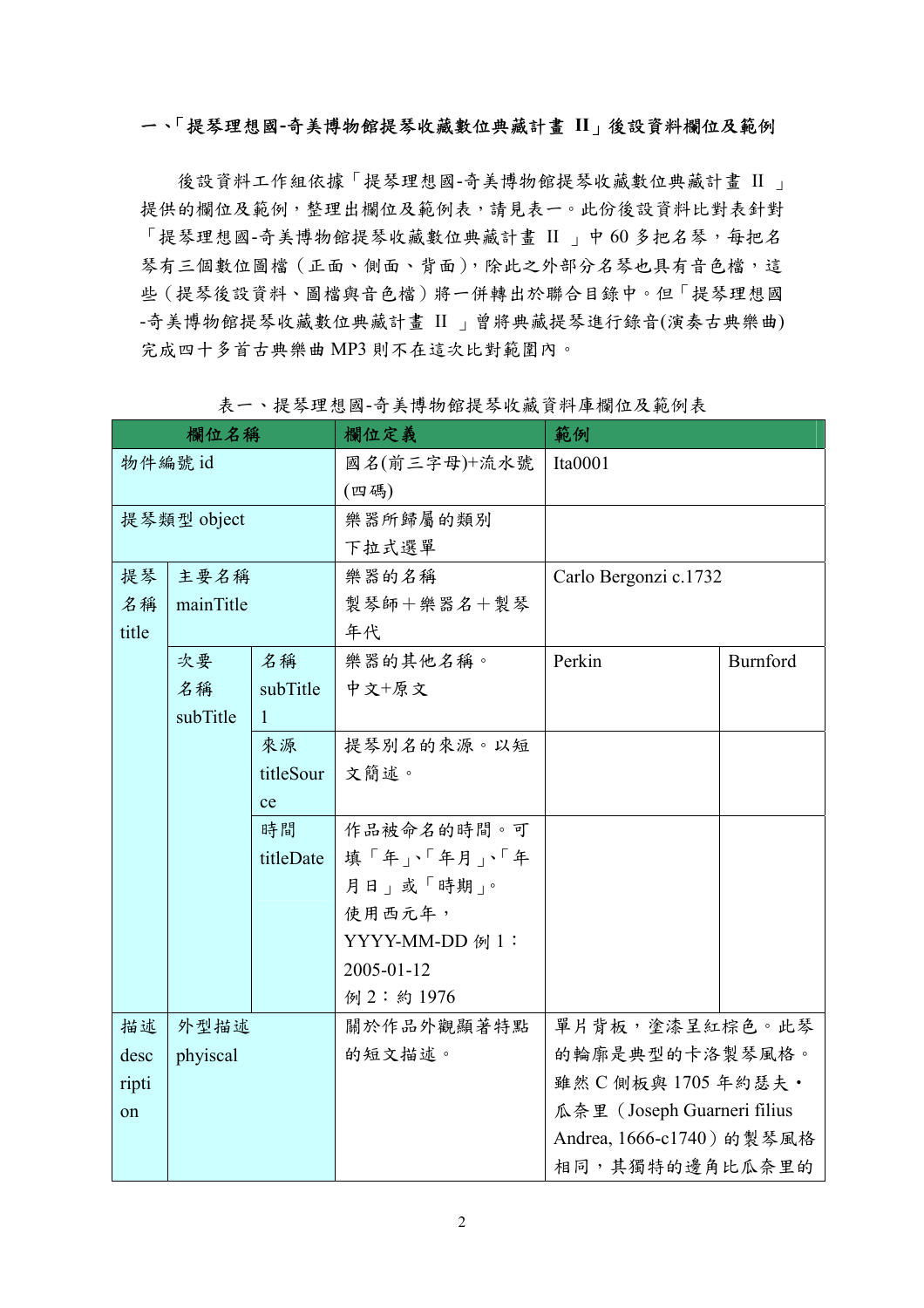| 欄位名稱                             |                 | 欄位定義          | 範例                                |                   |                   |             |  |
|----------------------------------|-----------------|---------------|-----------------------------------|-------------------|-------------------|-------------|--|
|                                  |                 |               |                                   |                   | 還要大、弧度也更為平直。上側    |             |  |
|                                  |                 | 板呈方形且平直的横跨頂部木 |                                   |                   |                   |             |  |
|                                  |                 |               | 塊;C 側板和下側板呈優美的弧<br>線;下側板卻比其他製琴師的形 |                   |                   |             |  |
|                                  |                 |               |                                   |                   |                   |             |  |
|                                  |                 |               | 式更為寬厚。由琴頭的正面轉到                    |                   |                   |             |  |
|                                  |                 |               |                                   |                   | 側面時看起來是窄的,使"ear"更 |             |  |
|                                  |                 |               |                                   |                   | 顯得突出,於此透露出與約瑟     |             |  |
|                                  |                 |               |                                   |                   | 夫·瓜奈里提琴的某些相似處。    |             |  |
|                                  | 聲音描述            | 關於提琴音色的短文描    | 音色雄渾蒼健                            |                   |                   |             |  |
|                                  | sound           | 述。            |                                   |                   |                   |             |  |
| 提琴                               | 範圍 measureExt   | 提琴被測量的範圍      | Body                              | Upper             | Middl             | Lower       |  |
| 構造                               |                 | 下拉式選單         |                                   | Bout              | e Bout            | Bout        |  |
| meas                             | 尺寸 dimesion     | 阿拉伯數字         | 354m                              | 163.89            | 105.55            | 202.5       |  |
| ure                              |                 | 數字+單位(mm)     | m                                 | mm                | mm                | mm          |  |
|                                  | 測量時間            | 此範圍的測量時間      | $2007 - 0$                        |                   |                   |             |  |
|                                  | measureDate     | YYYY-MM-DD    | $3 - 12$                          |                   |                   |             |  |
|                                  | 量測人 gauger      | 此範圍量測者的姓名     | 鍾岱                                |                   |                   |             |  |
|                                  |                 | 下拉式選單         | 廷                                 |                   |                   |             |  |
| 製作                               | 範圍 materialExt  | 所描述的提琴範圍      | Front                             |                   | Purflin           | <b>Back</b> |  |
| 材質                               |                 | 下拉式選單         |                                   |                   | g                 |             |  |
| mate                             | 名稱 materialName | 所使用的材質名稱      | pine<br>Ebony                     |                   | Maple             |             |  |
| rial                             |                 | 下拉式選單         |                                   |                   |                   |             |  |
| 標籤                               | 標籤內容 markDes    | 抄寫標籤內容。       | Anno 1732 Carlo Bergonzi / Fece   |                   |                   |             |  |
| mark                             |                 |               | in Cremona                        |                   |                   |             |  |
|                                  | 原件與否            | 標籤是否為原件       |                                   |                   |                   |             |  |
|                                  | markScript      | (原件   非原件)    |                                   |                   |                   |             |  |
|                                  | 烙印或簽字           | 標籤產生的方式       |                                   |                   |                   |             |  |
|                                  | markMode        | (烙印 簽字 其他)    |                                   |                   |                   |             |  |
| 鑑定                               | 鑑定者 agent       | 鑑定者的姓名        |                                   | W. E. Hill & Sons |                   |             |  |
| exa                              |                 | 中文名字(原文)      |                                   |                   |                   |             |  |
| mina<br>鑑定地點<br>certificatePlace |                 | 證書上所登記的地點     | London                            |                   |                   |             |  |
|                                  |                 |               |                                   |                   |                   |             |  |
| tion                             | 鑑定時間            | 證書上所登記的日期     |                                   |                   |                   |             |  |
|                                  | certificateDate | YYYY-MM-DD    |                                   |                   |                   |             |  |
|                                  | 數位檔 digitalDoc  | 博物館內有無數位檔案    | 有                                 |                   |                   |             |  |
|                                  |                 | 無 )<br>(有     |                                   |                   |                   |             |  |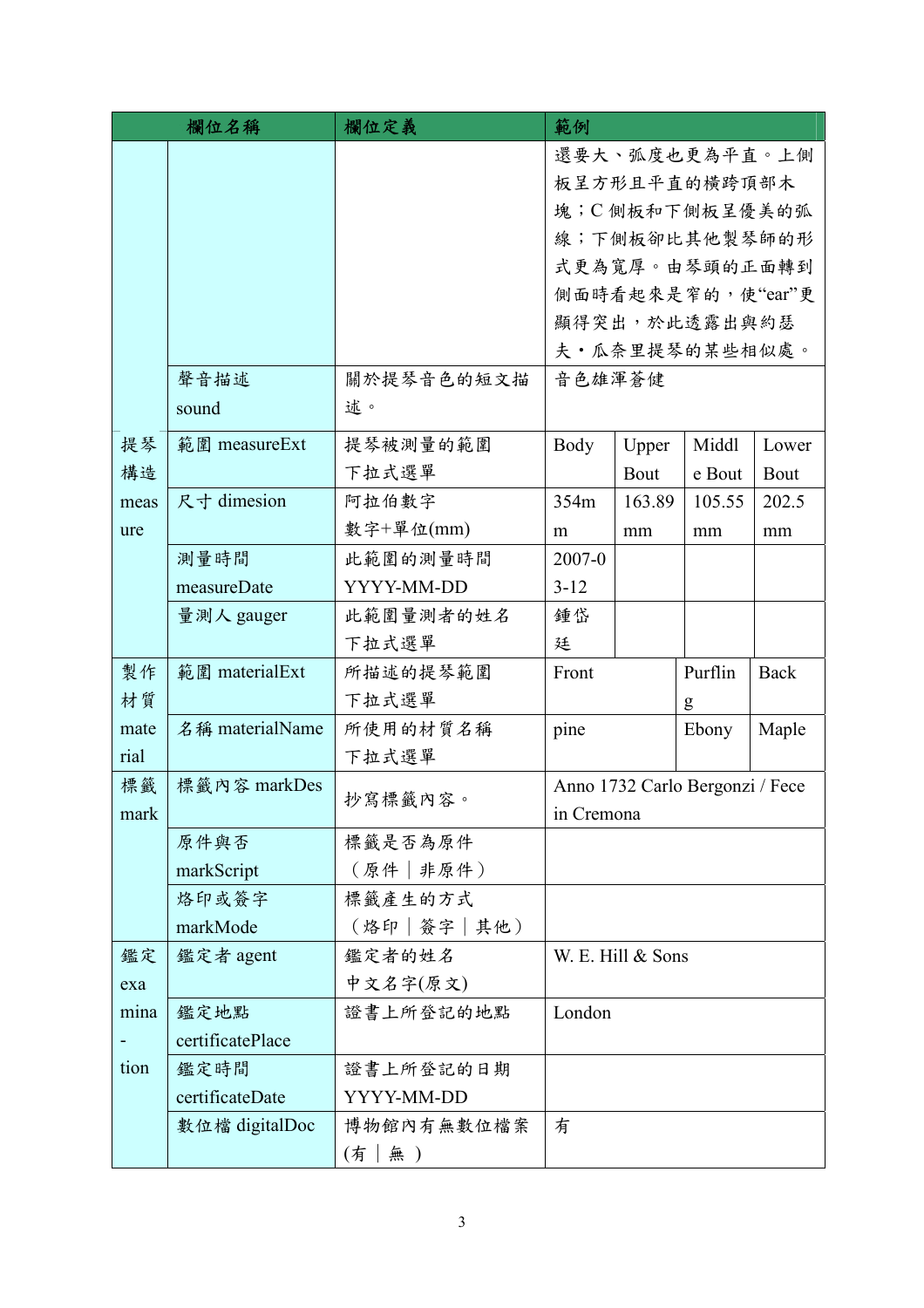| 欄位名稱                 |                 |         | 欄位定義            | 範例                        |           |
|----------------------|-----------------|---------|-----------------|---------------------------|-----------|
| 創作                   | 製琴者             | 學派      | 本提琴所屬的製琴學派      | Bergonzi Family           |           |
| creat                | creator         | creator | 代碼表             |                           |           |
| ion                  | School          |         |                 |                           |           |
|                      |                 | 家族      | 本提琴所屬的製琴家族      | Bergonzi Family           |           |
|                      |                 | creator | 代碼表             |                           |           |
|                      |                 | Family  |                 |                           |           |
|                      |                 | 姓名      | 本欄以製琴者原文拼法      | Carlo Bergonzi, 1683-1747 |           |
|                      |                 | creator | 填寫              |                           |           |
|                      |                 | Name    |                 |                           |           |
|                      | 製琴時間            |         | 作品被命名的時間。可      | c.1732                    |           |
|                      | creationDate    |         | 只填年、年月、詳細日      |                           |           |
|                      |                 |         | 期或一段時間。一律以      |                           |           |
|                      |                 |         | 西元著錄,年和月如為      |                           |           |
|                      |                 |         | 單數,前面要加0,中間     |                           |           |
|                      |                 |         | 的 dash 為小寫。     |                           |           |
|                      | 製琴地點            | 國       | 製琴地點:國家         | Italy                     |           |
| creationPlac<br>coun |                 |         | 代碼表             |                           |           |
| ${\bf e}$            |                 | try     |                 |                           |           |
|                      |                 |         |                 |                           |           |
|                      |                 | 城市      | 製琴地點:城市         | Cremona                   |           |
|                      |                 | city    | 代碼表             |                           |           |
|                      | 備註              |         | 例如,是誰委託製琴       |                           |           |
|                      | creationRemarks |         |                 |                           |           |
| 收藏                   | 收藏者姓名           |         | 收藏者姓名、收藏團體      | <b>Andreas Post</b>       | Rudolph   |
| 史                    | collectorName   |         | 名稱              |                           | Wurlitzer |
| colle                |                 |         | 請填寫完整名稱,例       |                           | Co.       |
| cting                |                 |         | 如:大英博物館         |                           |           |
| -His                 |                 |         | (BritishMuseum) |                           |           |
|                      |                 |         |                 |                           |           |
|                      | 收藏者角色           |         | 收藏者所扮演的角色。      | 琴商                        | 企業        |
|                      | collectorRole   |         | 代碼表             |                           |           |
|                      | 取得方式            |         | 描述提琴給特定的個人      |                           |           |
|                      | collecting Way  |         | 或企業收藏的方法。如      |                           |           |
|                      |                 |         | 購買、贈送。下拉式選      |                           |           |
|                      |                 |         | 單               |                           |           |
|                      | 收藏地點            |         | 特定擁有者收藏作品的      | Holland                   |           |
|                      | collectingPlace |         | 地點。             |                           |           |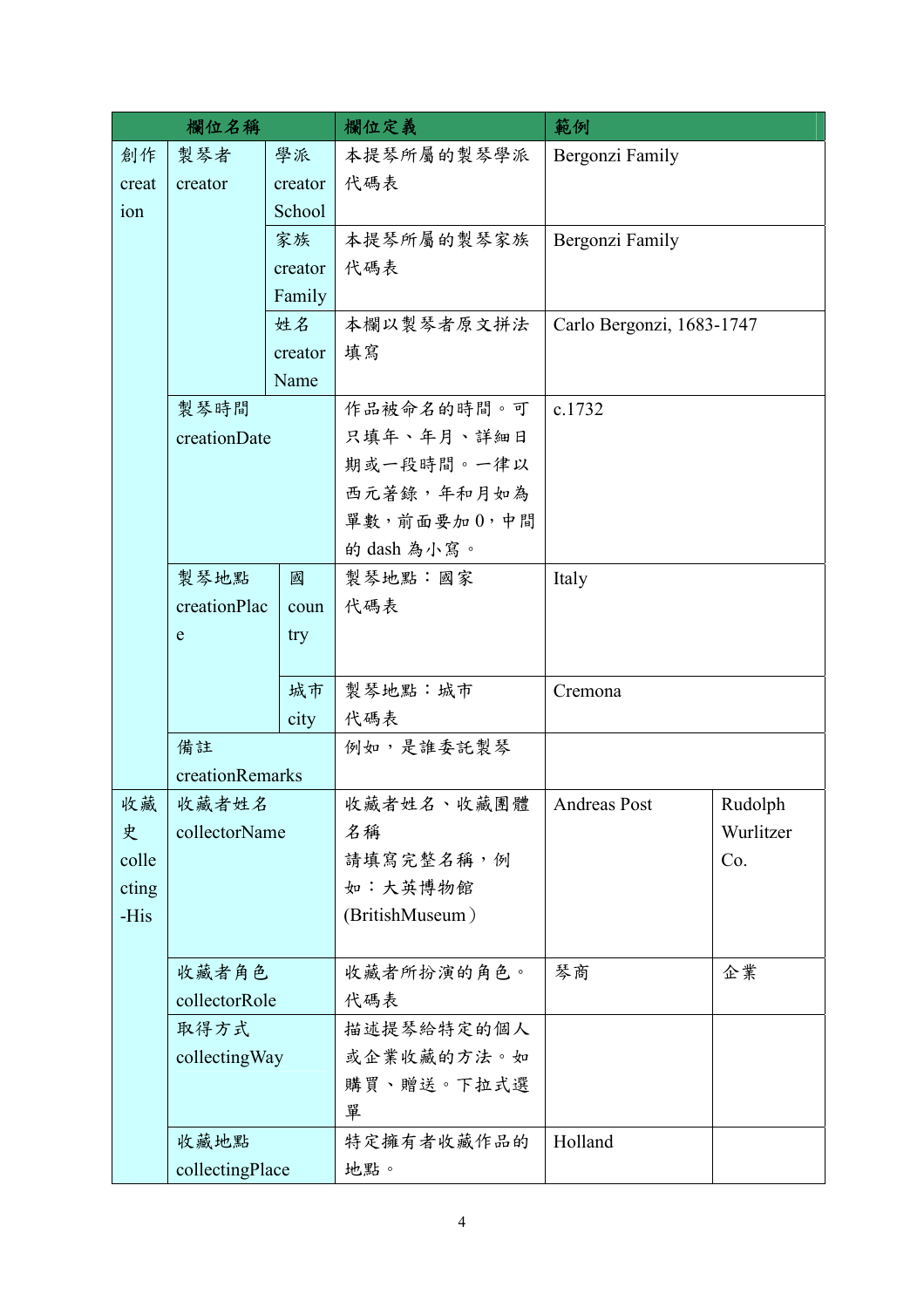| 欄位名稱                |                   | 欄位定義        | 範例                    |              |              |
|---------------------|-------------------|-------------|-----------------------|--------------|--------------|
|                     | 收藏時長              | 作品屬於特定所有者的  | 1865-                 |              | 1944-1947    |
|                     | collectingDur     | 時長說明。       |                       |              |              |
| 展覽                  | 展覽主題              | 由策展單位所構想的展  |                       |              |              |
| 史                   | exhibitionTitle   | 覽名稱         |                       |              |              |
| exhi<br>策展者 curator |                   | 負責展覽內容的人之姓  |                       |              |              |
| bitio               |                   | 名           |                       |              |              |
| $\mathbf n$         | 借展單位              | 負責展覽或借展籌備的  |                       |              |              |
|                     | exhibitionOrg     | 人之姓名或代理機構的  |                       |              |              |
|                     |                   | 名稱,請使用全名。   |                       |              |              |
|                     | 展覽地點              | 舉行展覽的機構名稱   | 義大利克里蒙納博物館            |              |              |
|                     | exhibitionPlace   |             |                       |              |              |
|                     | 展覽日期              | 作品在特定地點展覽的  | 2008-10               |              |              |
|                     | exhibitionDate    | 時間或一段時間。    |                       |              |              |
|                     | 展覽圖錄 album        | 是否出版展覽圖錄    |                       |              |              |
|                     |                   | (有圖錄   無圖錄) |                       |              |              |
|                     | 註釋                |             |                       |              |              |
|                     | exhibitionRemarks |             |                       |              |              |
| 圖像                  | 圖像名稱              |             | 提琴正面                  | 提琴側          | 提琴背          |
| 檔案                  | imageTitle        |             |                       | 面            | 面            |
| visu                | 數位檔名              |             | vi beCa1732           | vi beC       | vi beC       |
| alDo                | imaeNumber        |             | 01.jpg                | a1732        | a1732_       |
| $\mathbf C$         |                   |             |                       | 02.jpg       | 03.jpg       |
|                     | 圖像來源              | 檔案的來源,例如王明  | 奇美博物館提                | 奇美博          | 奇美博          |
|                     | imageSource       | 拍攝、捐贈       | 琴收藏數位典                | 物館提          | 物館提          |
|                     |                   |             | 藏計畫II                 | 琴收藏          | 琴收藏          |
|                     |                   |             |                       | 數位典          | 數位典          |
|                     |                   |             |                       | 藏計畫          | 藏計畫          |
|                     |                   |             |                       | $\mathbf{I}$ | $\mathbf{I}$ |
|                     | 註釋                | 關於這個檔案的說明   |                       |              |              |
|                     | imageRemarks      |             |                       |              |              |
| 影音                  | 影音名稱              |             | 提琴音色                  |              |              |
| 檔案<br>mediaTitle    |                   |             |                       |              |              |
| medi<br>數位檔名        |                   |             | vi beCa1732 vocal.mp3 |              |              |
| aDo                 | mediaNumber       |             |                       |              |              |
| $\mathbf{C}$        | 錄製時間              |             | 2007-11-12            |              |              |
|                     | recordingDate     |             |                       |              |              |
|                     | 曲目解說 workDes      | 短文說明        |                       |              |              |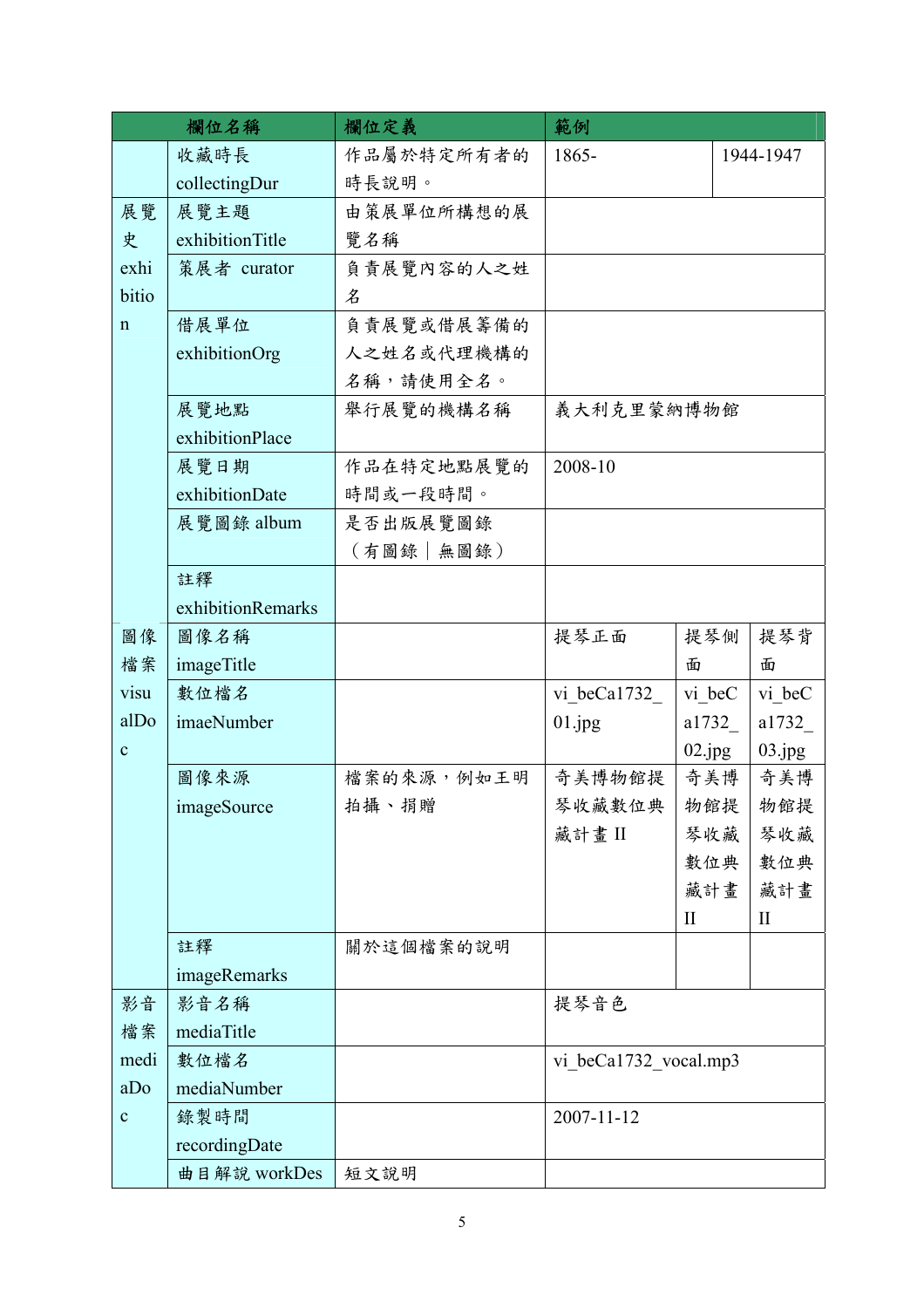|       | 欄位名稱            | 欄位定義       | 範例         |
|-------|-----------------|------------|------------|
|       | 演奏者 player      |            | 盧耿峰        |
|       | 錄製地點            |            | 奇美博物館音樂廳   |
|       | recodingPlace   |            |            |
|       | 影像來源            |            |            |
|       | mediaSource     |            |            |
| 現藏    | 典藏單位            | 奇美博物館      | 台南奇美博物館    |
| 地點    | repository      | 固定值        |            |
| curre | 典藏處編號           | 典藏單位給於提琴的編 |            |
| nt-   | repostoryNumber | 號          |            |
| Loc   | 地理位置 location   | 中華民國台南縣仁德鄉 | 中華民國台南縣仁德鄉 |
|       |                 | 固定值        |            |
| 填表    | 填表者             | 系統自動產生     | 陳怡婷        |
| 記錄    | catalogerName   |            |            |
| catal | 填表單位            | 系統自動產生     | 師大音樂數位典藏中心 |
| ogin  | catalogingIns   |            |            |
| gHis  | 填表時間            | 系統自動產生     |            |
|       | catalogingDate  |            |            |
| 出借    | 借出者 lender      |            |            |
| 紀錄    | 借出時間            |            |            |
| lendi | lendingDate     |            |            |
| ng    | 歸還時間            |            |            |
|       | returnDate      |            |            |
|       | 備註              |            |            |
|       | lendingRemarks  |            |            |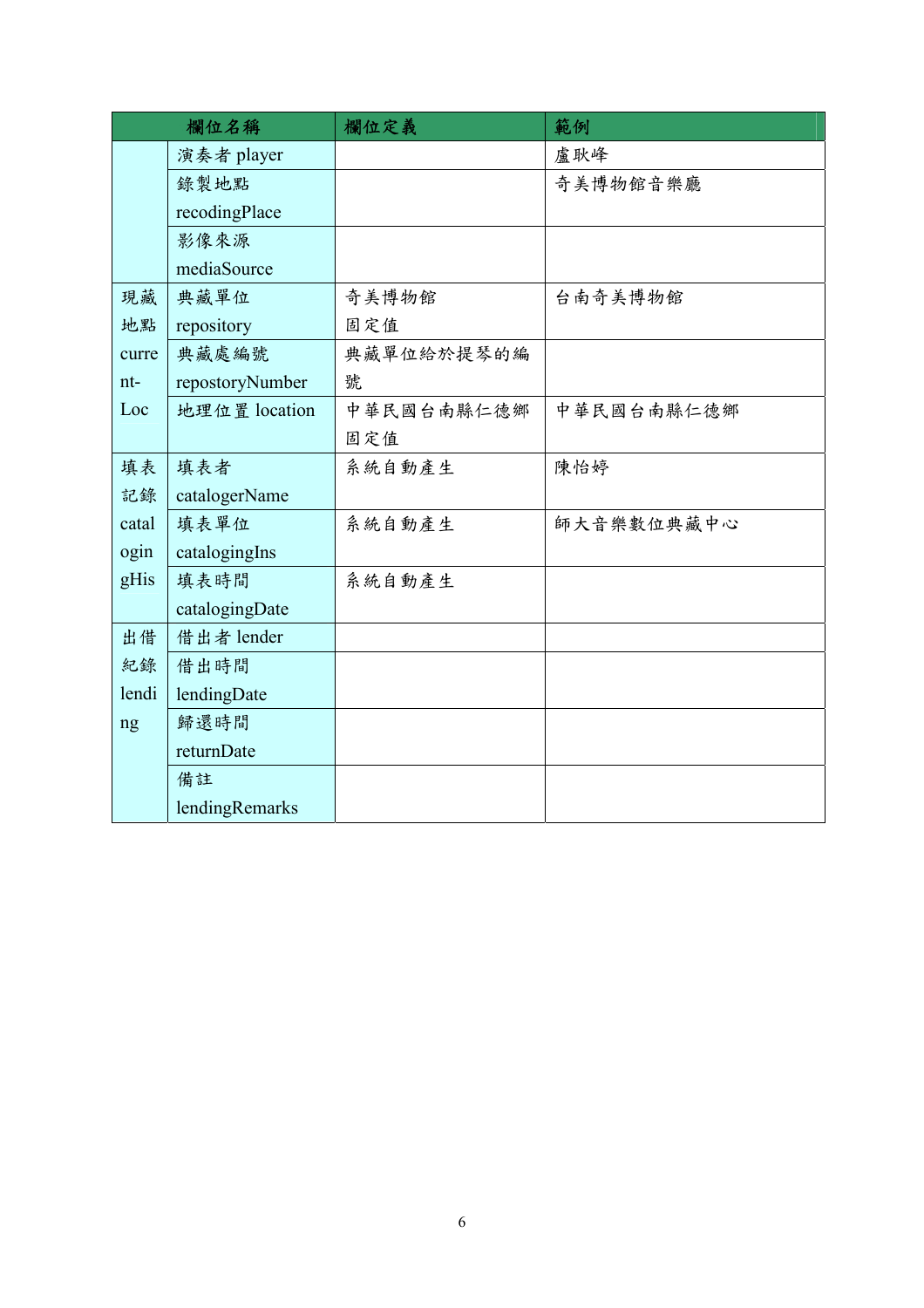#### 二、匯出聯合目錄對照

此匯出聯合目錄對照表供系統開發人員在開發 XML 資料匯入匯出功能時參 考。DC 欄位標示灰底者為轉出之必填欄位(識別碼、標題、主題、出版者、格 式、權利),以確保轉出目錄之品質。此外,因聯合目錄依採用 Simple DC,故 對照不採用 DC 修飾詞,僅將資料值 (含原始欄位名稱) 匯入至該元素。若匯入 時有多對一欄位時,則以斷行方式區隔;若原始欄位有多值時,則以分號區隔。 本對照係依據"One-to-One Principle"為原則,以文物原件(包含原件、複製品及 模型)為描述主體,其對照表請見表二。

| <b>DC</b>       | 提琴理想國-  | 系統轉出資料規             | 轉出欄位範例                |
|-----------------|---------|---------------------|-----------------------|
|                 | 奇美博物館提  | 範                   |                       |
|                 | 琴收藏資料庫  |                     |                       |
| <u>標題 Title</u> | 提琴名稱-主  | 請一起轉出欄位             | 主要名稱: Carlo Bergonzi  |
|                 | 要名稱     | 名稱,以「主要             | c.1732                |
|                 |         | 名稱: XXX」呈           | 次要名稱: Perkin、Burnford |
|                 |         | 現。                  |                       |
|                 | 提琴名稱-次  | 1. 此為多值欄            |                       |
|                 | 要名稱-名稱  | 位,請一起轉              |                       |
|                 |         | 出欄位名                |                       |
|                 |         | 稱,以「次要              |                       |
|                 |         | 名稱: $XXX_1$         |                       |
|                 |         | 呈現。                 |                       |
|                 |         | 2. 為一多值欄            |                       |
|                 |         | 位,請以頓號              |                       |
|                 |         | 區隔。                 |                       |
| 創作者 Creator     | 創作-製琴者- | 請一起轉出欄位             | 製琴者: Carlo Bergonzi,  |
|                 | 姓名      | 名稱,以「製琴             | 1683-1747             |
|                 |         | 者: XXX $_1$ 呈現。     |                       |
|                 |         |                     |                       |
| 主題 Subject      | 創作-製琴者- | 請一起轉出欄位             | 製琴者-學派: Cremona       |
|                 | 學派      | 名稱,以「製琴             | School                |
|                 |         | 者-學派: $XXX_{\perp}$ | 製琴者-家族:Bergonzi       |
|                 |         | 呈現。                 | Family                |
|                 | 創作-製琴者- | 請一起轉出欄位             | 製琴地:Italy-Cremona     |
|                 | 家族      | 名稱,以「製琴             |                       |
|                 |         | 者-家族: XXX」          |                       |
|                 |         | 呈現。                 |                       |
|                 | 創作-製琴地  | 請將二欄位合併             |                       |
|                 | 點-國     | 轉出,中間以破             |                       |

表二、聯合目錄對照表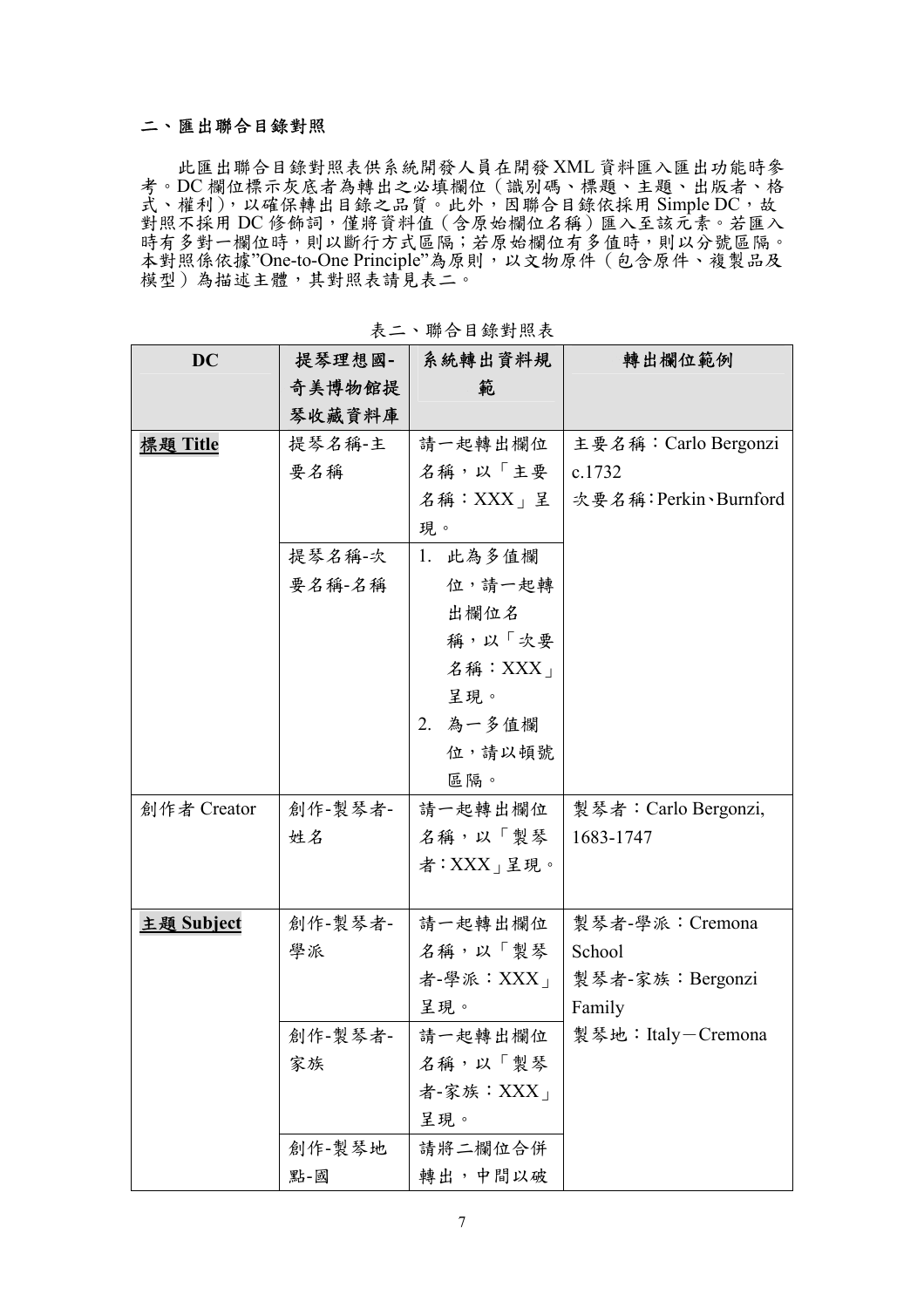| <b>DC</b>        | 提琴理想國-         | 系統轉出資料規       | 轉出欄位範例                     |
|------------------|----------------|---------------|----------------------------|
|                  | 奇美博物館提         | 範             |                            |
|                  | 琴收藏資料庫         |               |                            |
|                  | 創作-製琴地         | 折號區隔。以「製      |                            |
|                  | 點-城市           | 琴地:國一城市」      |                            |
|                  |                | 呈現。           |                            |
| 描述 Description   | 描述-外型描         | 請一起轉出欄位       | 外型描述:單片背板,塗漆呈紅             |
|                  | 述              | 名稱,以「外型       | 棕色。此琴的輪廓是典型的卡洛             |
|                  |                | 描述:XXX」呈      | 製琴風格。雖然 C 側板與 1705         |
|                  |                | 現。            | 年約瑟夫·瓜奈里 (Joseph           |
|                  | 聲音描述           | 請一起轉出欄位       | Guarneri filius Andrea,    |
|                  |                | 名稱,以「聲音       | 1666-c1740) 的製琴風格相同,       |
|                  |                | 描述:XXX」呈      | 其獨特的邊角比瓜奈里的還要              |
|                  |                | 現。            | 大、弧度也更為平直。上側板呈             |
|                  | 標籤-標籤內         | 請一起轉出欄位       | 方形且平直的横跨頂部木塊;C             |
|                  | 容              | 名稱,以「標籤       | 側板和下側板呈優美的弧線;下             |
|                  |                | 內容: $XXX_+$ 呈 | 側板卻比其他製琴師的形式更              |
|                  |                | 現。            | 為寬厚。由琴頭的正面轉到側面             |
|                  | 標籤-烙印或         | 請一起轉出欄位       | 時看起來是窄的,使"ear"更顯得          |
|                  | 簽字             | 名稱,以「烙印       | 突出,於此透露出與約瑟夫·瓜             |
|                  |                | 或簽字: $XXX_1$  | 奈里提琴的某些相似處。                |
|                  |                | 呈現。           | 聲音描述:音色雄渾蒼健                |
|                  |                |               | 標籤內容: Anno 1732 Carlo      |
|                  |                |               | Bergonzi / Fece in Cremona |
| 出版者              | 現藏地點-典         | 請一併轉出欄位       | 典藏單位:台南奇美博物                |
| <b>Publisher</b> | 藏單位            | 名稱,以「典藏       | 館                          |
|                  |                | 單位: $XXX$   呈 |                            |
|                  |                | 現。            |                            |
| 貢獻者              |                |               |                            |
| Contributor      |                |               |                            |
| 日期 Date          | 創作-製琴時         | 請一起轉出欄位       | 製琴時間: c.1732               |
|                  | 間              | 名稱,以「製琴       |                            |
|                  |                | 時間: XXX   呈   |                            |
|                  |                | 現。            |                            |
| 型式 Type          | (預設值轉          | 請以預設值轉        | 型式:實體物件                    |
|                  | $\lambda)^{1}$ | 出,以「型式:       |                            |
|                  |                |               |                            |

 $^1$ 後設資料工作組建議應採用 DCMI Type 詞彙,因藏品皆為實體物件,故預設皆匯入「實體物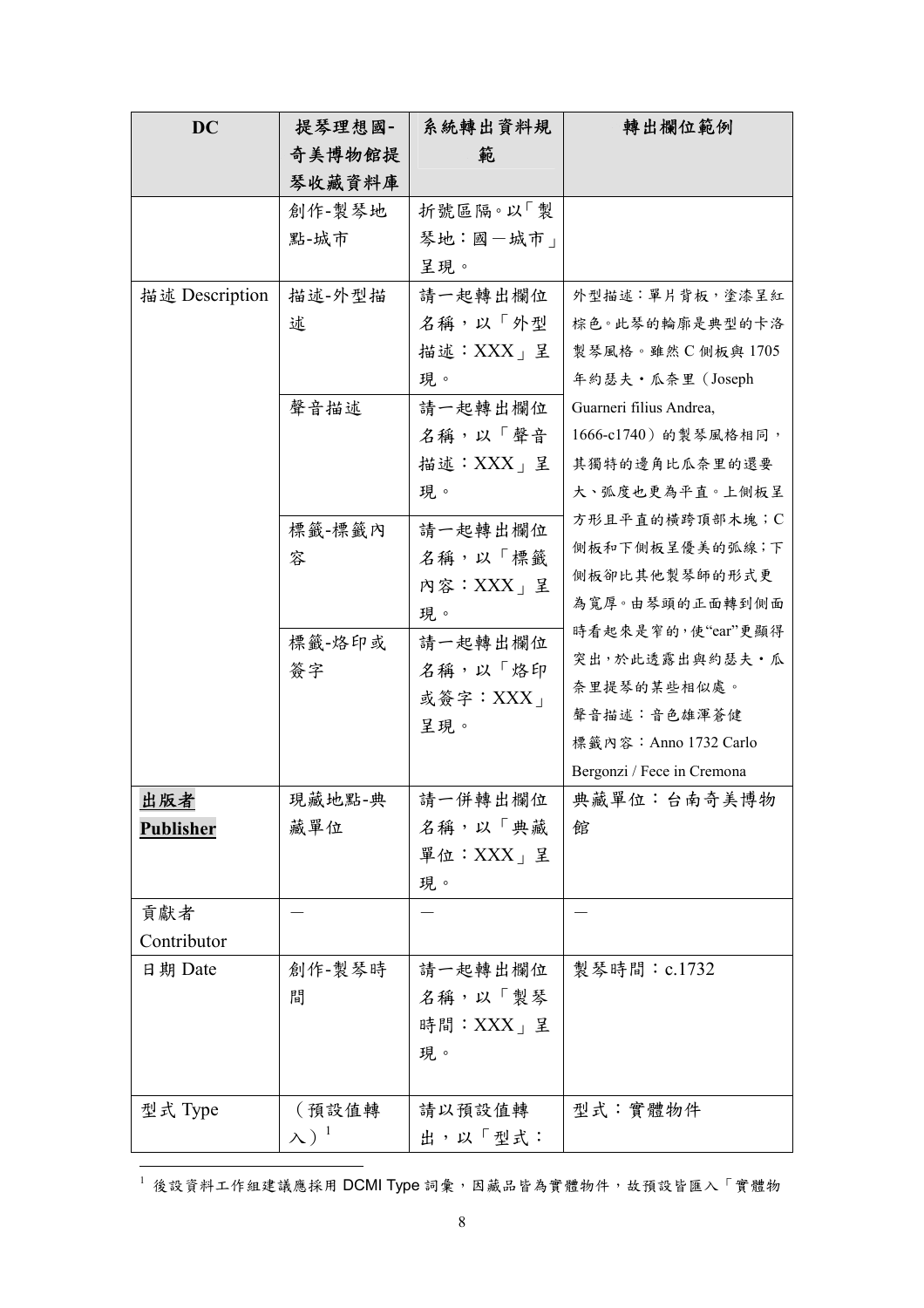| <b>DC</b>         | 提琴理想國-  | 系統轉出資料規    | 轉出欄位範例                         |
|-------------------|---------|------------|--------------------------------|
|                   | 奇美博物館提  | 範          |                                |
|                   | 琴收藏資料庫  |            |                                |
|                   |         | 實體物件」呈     |                                |
|                   |         | 現。         |                                |
|                   | 提琴類型    | 請一起轉出欄位    |                                |
|                   |         | 名稱,以「提琴    |                                |
|                   |         | 類型:XXX」呈   |                                |
|                   |         | 現。         |                                |
|                   | 標籤-原件與  | 請一起轉出欄位    |                                |
|                   | 否       | 名稱,以「原件    |                                |
|                   |         | 與否: XXX」呈  |                                |
|                   |         | 現。         |                                |
| 格式 Format         | 提琴構造-範  | 請將二欄位合併    | Body: 354mm                    |
|                   | 圍       | 轉出,以「範圍:   | Upper Bout: $163.89$ mm        |
|                   | 提琴構造-尺  | 尺寸」呈現。     | Middle Bout: 105.55mm          |
|                   | 寸       |            | Lower Bout $: 202.5$ mm        |
|                   | 製作材質-範  | 1. 請將二欄位   | 製作材質: Pine (Front)、            |
|                   | 圍       | 合併轉出,以     | Ebony (Purfling) $\cdot$ Maple |
|                   | 製作材質-名  | 「製作材」      | (Back)                         |
|                   | 稱       | 質:名稱(範     |                                |
|                   |         | 圍)、名稱(範    |                                |
|                   |         | 圍)」呈現。     |                                |
|                   |         | 2. 為一組多值   |                                |
|                   |         | 欄位,請以頓     |                                |
|                   |         | 號區隔。       |                                |
| <u>識別碼</u>        | 物件編號 id | 請一起轉出欄位    | 物件編號 id: Ita0001               |
| <u>Identifier</u> |         | 名稱,以「物件    |                                |
|                   |         | 編號 id: XXX |                                |
|                   |         | 呈現。        |                                |
|                   | 現藏地點-典  | 請一起轉出欄位    |                                |
|                   | 藏處編號    | 名稱,以「典藏    |                                |
|                   |         | 處編號: XXX」  |                                |
|                   |         | 呈現。        |                                |
| 來源 Source         |         |            |                                |
| 語言 Language       |         |            |                                |

 $\overline{a}$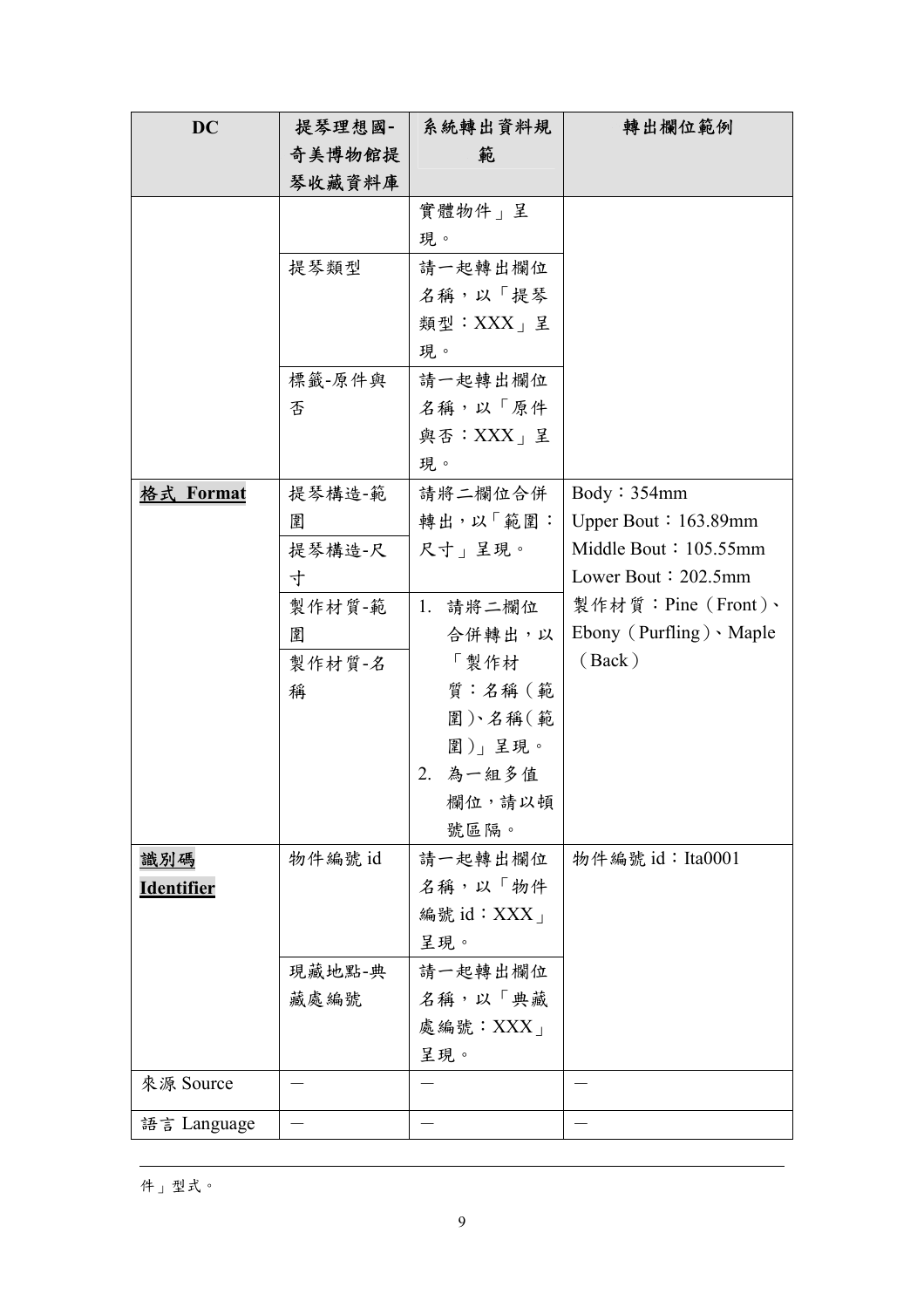| <b>DC</b>   | 提琴理想國- | 系統轉出資料規       | 轉出欄位範例      |
|-------------|--------|---------------|-------------|
|             | 奇美博物館提 | 範             |             |
|             | 琴收藏資料庫 |               |             |
| 關聯 Relation |        |               |             |
| 涵蓋範圍        |        |               |             |
| Coverage    |        |               |             |
| 權限 Rights   | 現藏地點-典 | 請一併轉出欄位       | 典藏單位:台南奇美博物 |
|             | 藏單位    | 名稱,以「典藏       | 館           |
|             |        | 單位: $XXX$   呈 |             |
|             |        | 現。            |             |

(註 1:「提琴理想國-奇美博物館提琴收藏數位典藏計畫 II」須提供每筆後設資 料「連結到原始資料網站」的 URL,以供聯合目錄連結回其資料庫中該筆紀錄 之用)

(註 2:2009-09-10 e-mail 回覆確認「提琴理想國-奇美博物館提琴收藏數位典藏 計畫 II」每把名琴有三個數位圖檔(正面、側面、背面),除此之外部分名琴也 具有音色檔,這些(提琴後設資料、圖檔與音色檔)將一併轉出於聯合目錄中, 如下圖。)

(註 3:「提琴理想國-奇美博物館提琴收藏數位典藏計畫 II」應提供每筆後設資 料之三個圖檔的 URL 以及部分音色檔,若無法提供每個圖檔的 URL 以供聯合目 錄連結,可將圖檔連同 xml 方式匯入至聯合目錄)

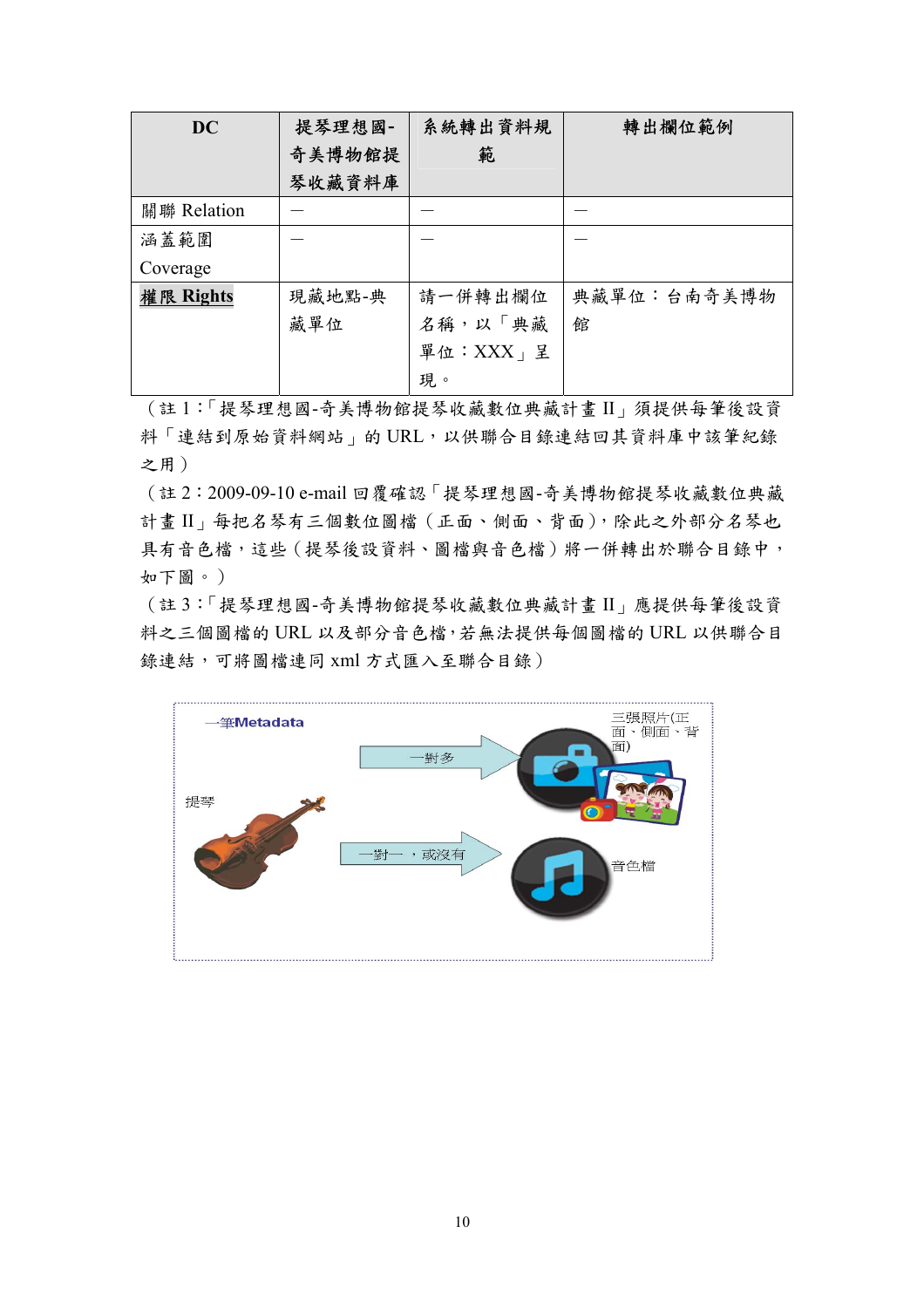#### 三、匯出聯合目錄網頁樣式

下列為資料對照至聯合目錄後,聯合目錄檢索結果之顯示版面。若無資料匯入的 欄位,聯合目錄則不會顯示,請見表三。

| 主要名稱: Carlo Bergonzi c.1732            |                       |
|----------------------------------------|-----------------------|
| 次要名稱: Perkin、Burnford                  |                       |
| 三張圖檔+一個音色檔                             |                       |
|                                        | vi_beCa1732_vocal.mp3 |
| 後設資料                                   | 網站連結                  |
| 資料識別:                                  | 連結到原始資料(您即將開啟新視窗      |
| 物件編號 id: Ita0001                       | 離開本站)                 |
| 資料類型:                                  |                       |
| 型式:實體物件                                | 引用這筆典藏                |
| 著作者:                                   | 引用資訊                  |
| 製琴者: Carlo Bergonzi, 1683-1747         |                       |
| 主題與關鍵字:                                |                       |
| 製琴者-學派: Cremona School                 | 引用連結                  |
| 製琴者-家族: Bergonzi Family                |                       |
| 製琴地:Italy-Cremona                      |                       |
| 描述:                                    |                       |
| 外型描述:單片背板,塗漆呈紅棕色。此                     |                       |
| 琴的輪廓是典型的卡洛製琴風格。雖然C                     |                       |
| 側板與 1705年約瑟夫·瓜奈里 (Joseph               |                       |
| Guarneri filius Andrea, 1666-c1740) 的製 |                       |
| 琴風格相同,其獨特的邊角比瓜奈里的還                     |                       |
| 要大、弧度也更為平直。上側板呈方形且                     |                       |

表三、聯合目錄網頁範例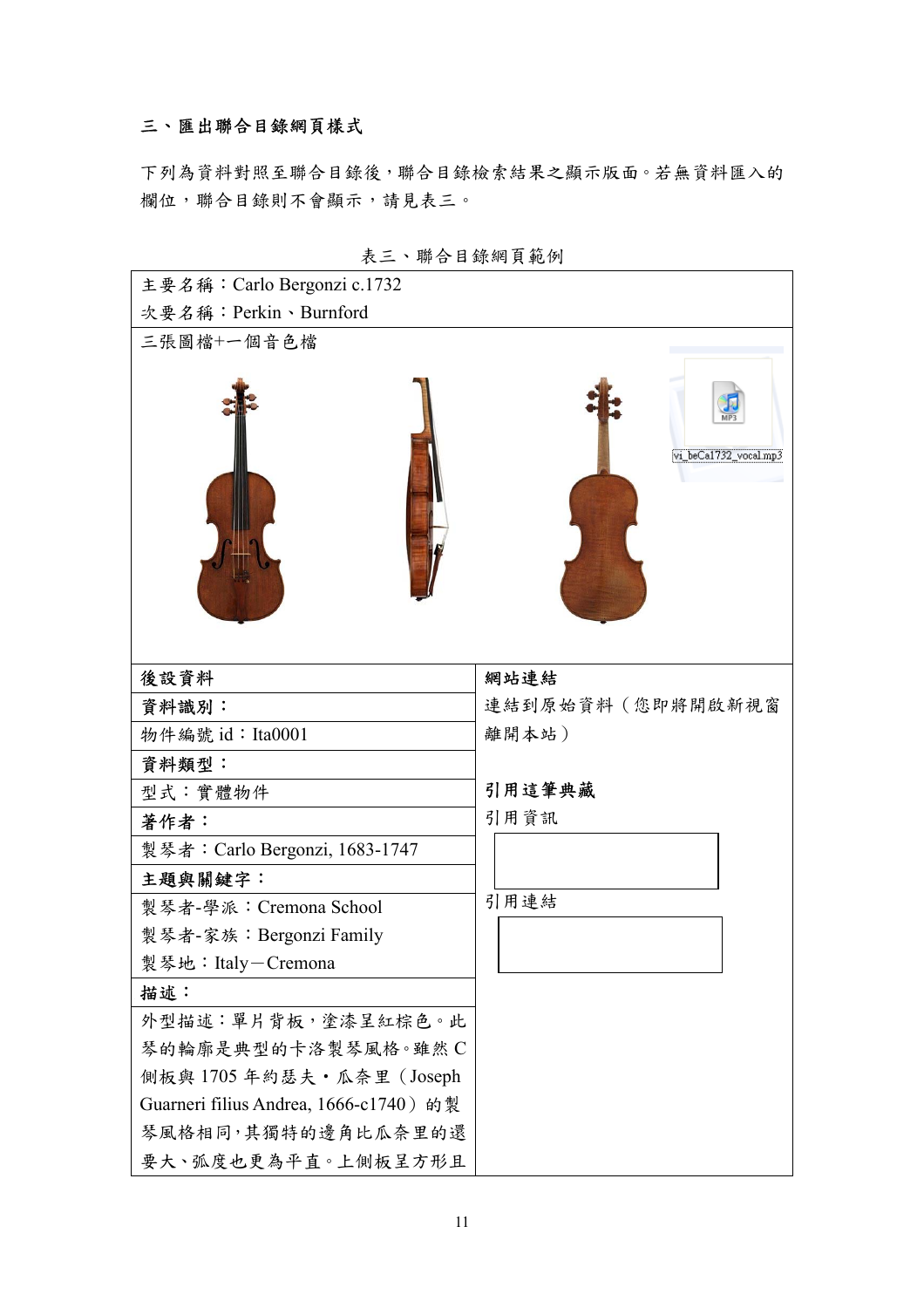| 平直的横跨頂部木塊;C側板和下側板呈               |
|----------------------------------|
| 優美的弧線;下側板卻比其他製琴師的形               |
| 式更為寬厚。由琴頭的正面轉到側面時看               |
| 起來是窄的,使"ear"更顯得突出,於此             |
| 透露出與約瑟夫·瓜奈里提琴的某些相                |
| 似處。                              |
| 聲音描述:音色雄渾蒼健                      |
| 標籤內容: Anno 1732 Carlo Bergonzi / |
| Fece in Cremona                  |
| 出版者:                             |
| 典藏單位:台南奇美博物館                     |
| 日期:                              |
| 製琴時間: c.1732                     |
| 格式:                              |
| Body: 354mm                      |
| Upper Bout: $163.89$ mm          |
| Middle Bout: $105.55$ mm         |
| Lower Bout $: 202.5$ mm          |
| 製作材質: Pine (Front)、Ebony         |
| $(Purfling) \cdot Maple(Back)$   |
| 管理權:                             |
| 典藏單位:台南奇美博物館                     |
|                                  |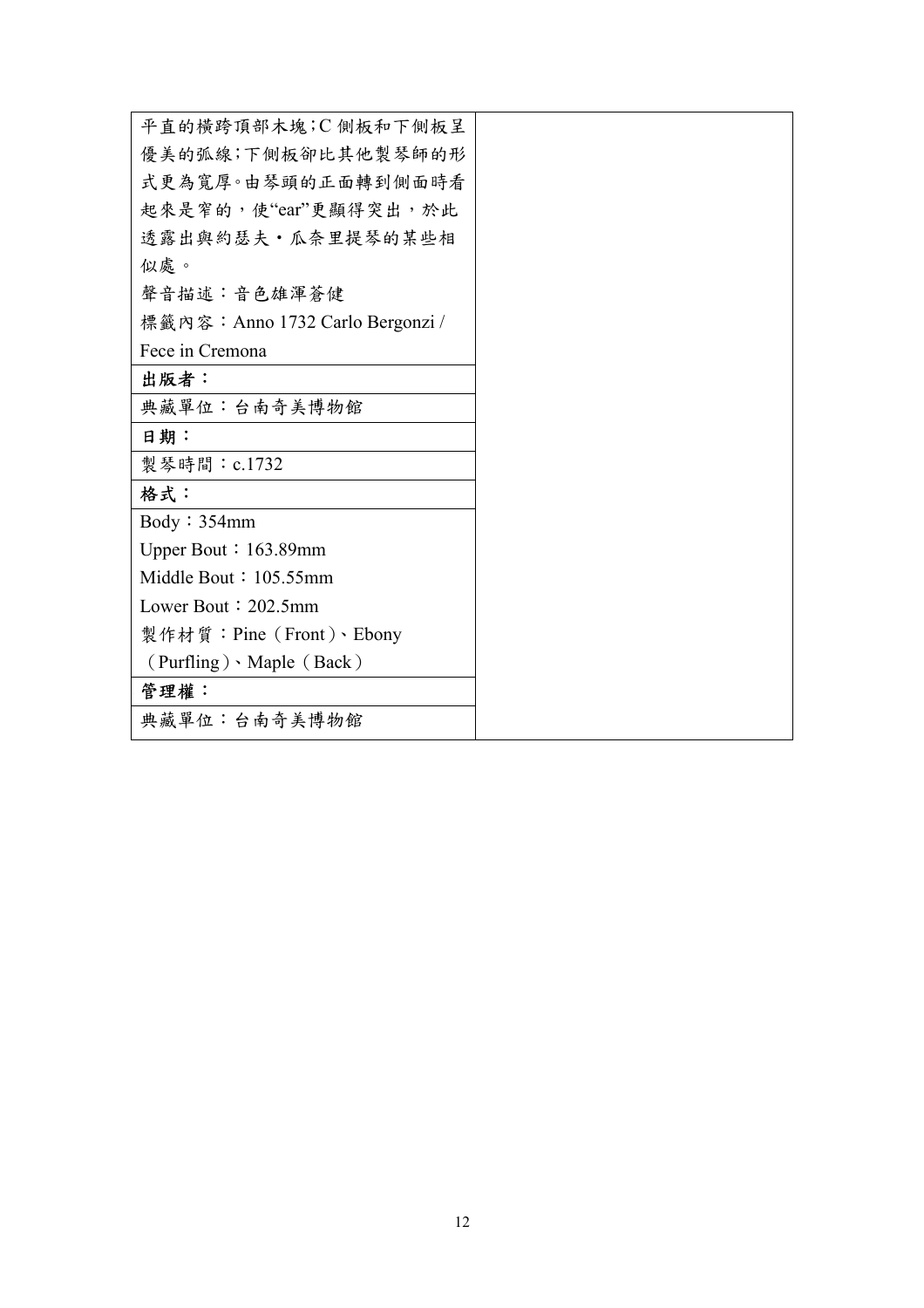#### 四、**Dublin Core** 對照

DC 是由 The Dublin Core Metadata Initiative(DCMI)所研發,為一組具簡單 性、普遍性、延展性、國際性的後設資料元素,用以描述廣泛的網路資源,作為 跨學科領域資源分享的交換格式。透過 DC 對照,不同典藏機構可以達到彼此交 換、共享典藏品資訊之目標。由於 DC 僅 15 個欄位,可能會有部分欄位無法對 照至 DC,因此為空白。本對照表主要依據 2008 年發佈的 Dublin Core Metadata Element Set, Version 1.1,並依據"One-to-One Principle"為原則,描述對象為提琴 本身,非數位圖檔,詳見表四。

|             |                       | 欄位名稱             | <b>Dublin Core</b>       |
|-------------|-----------------------|------------------|--------------------------|
| 物件編號 id     |                       |                  | Identifier               |
| 提琴類型 object |                       |                  | Type                     |
| 提琴          |                       | 主要名稱 mainTitle   | Title                    |
| 名稱          | 次要                    | 名稱 subTitle1     | Title                    |
| title       | 名稱                    |                  |                          |
|             | subTitle              | 來源 titleSource   |                          |
|             |                       | 時間 titleDate     |                          |
| 描述          | 外型描述 phyiscal         |                  | Description              |
| descrip-    | 聲音描述 sound            |                  | Description              |
| tion        |                       |                  |                          |
| 提琴          | 範圍 measureExt         |                  | Format                   |
| 構造          | 尺寸 dimesion           |                  | Format                   |
| measure     | 測量時間 measureDate      |                  |                          |
|             | 量測人 gauger            |                  |                          |
| 製作          | 範圍 materialExt        |                  | Description              |
| 材質          | 名稱 materialName       |                  | Description              |
| material    |                       |                  |                          |
| 標籤          | 標籤內容 markDes          |                  | Description              |
| mark        |                       | 原件與否 markScript  | Type                     |
|             |                       | 烙印或簽字 markMode   | Description              |
| 鑑定          | 鑑定者 agent             |                  |                          |
| examina-    | 鑑定地點 certificatePlace |                  | $\overline{\phantom{a}}$ |
| tion        | 鑑定時間 certificateDate  |                  |                          |
|             | 數位檔 digitalDoc        |                  |                          |
| 創作          | 製琴者                   | 學派 creatorSchool | Subject                  |
| creation    | creator               | 家族 creatorFamily | Subject                  |
|             | 姓名 creatorName        |                  | Creator                  |

表四、Dublin Core 對照表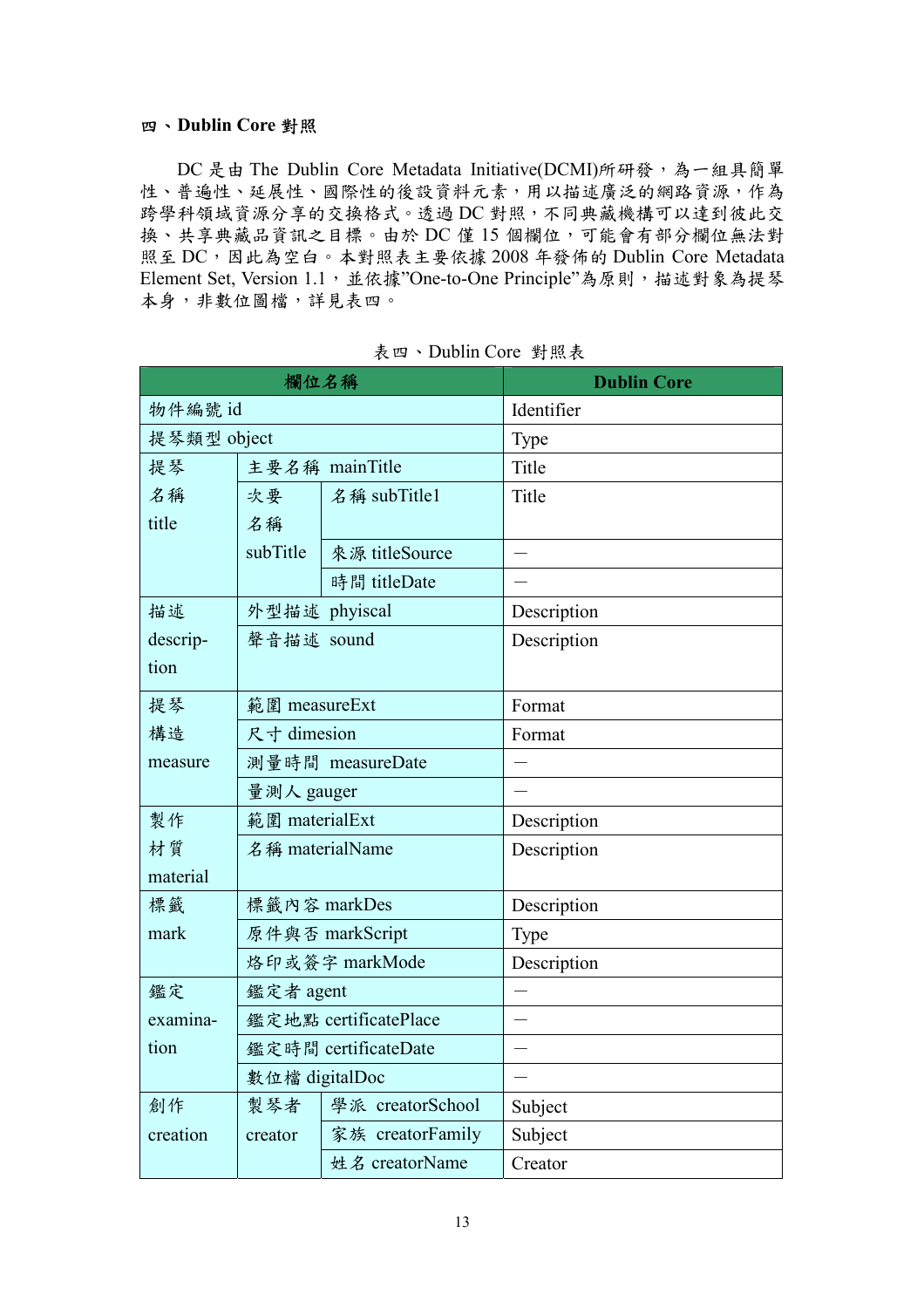| 欄位名稱        |                       |                      | <b>Dublin Core</b> |
|-------------|-----------------------|----------------------|--------------------|
|             |                       | 製琴時間 creationDate    | Date               |
|             | 製琴地                   | 國 country            | Subject            |
|             | 點                     | 城市 city              | Subject            |
|             | creation              |                      |                    |
|             | Place                 |                      |                    |
|             |                       | 備註 creationRemarks   |                    |
| 收藏史         | 收藏者姓名 collectorName   |                      |                    |
| collecting- | 收藏者角色 collectorRole   |                      |                    |
| His         | 取得方式 collectingWay    |                      |                    |
|             | 收藏地點 collectingPlace  |                      |                    |
|             | 收藏時長 collectingDur    |                      |                    |
| 展覽史         | 展覽主題 exhibitionTitle  |                      |                    |
| exhibition  | 策展者 curator           |                      |                    |
|             |                       | 借展單位 exhibitionOrg   |                    |
|             | 展覽地點 exhibitionPlace  |                      |                    |
|             | 展覽日期 exhibitionDate   |                      |                    |
|             | 展覽圖錄 album            |                      |                    |
|             |                       | 註釋 exhibitionRemarks |                    |
| 圖像檔案        | 圖像名稱 imageTitle       |                      |                    |
| visualDoc   | 數位檔名 imaeNumber       |                      |                    |
|             | 圖像來源 imageSource      |                      |                    |
|             | 註釋 imageRemarks       |                      |                    |
| 影音檔案        | 影音名稱 mediaTitle       |                      |                    |
| mediaDoc    | 數位檔名 mediaNumber      |                      |                    |
|             |                       | 錄製時間 recordingDate   |                    |
|             | 曲目解說 workDes          |                      |                    |
|             | 演奏者 player            |                      |                    |
|             |                       | 錄製地點 recodingPlace   |                    |
|             |                       | 影像來源 mediaSource     |                    |
| 現藏地點        | 典藏單位 repository       |                      | Publisher, Right   |
| current-    | 典藏處編號 repostoryNumber |                      | Identifier         |
| Loc         | 地理位置 location         |                      |                    |
| 填表記錄        | 填表者 catalogerName     |                      |                    |
| cataloging  | 填表單位 catalogingIns    |                      |                    |
| His         | 填表時間 catalogingDate   |                      |                    |
| 出借紀錄        | 借出者 lender            |                      |                    |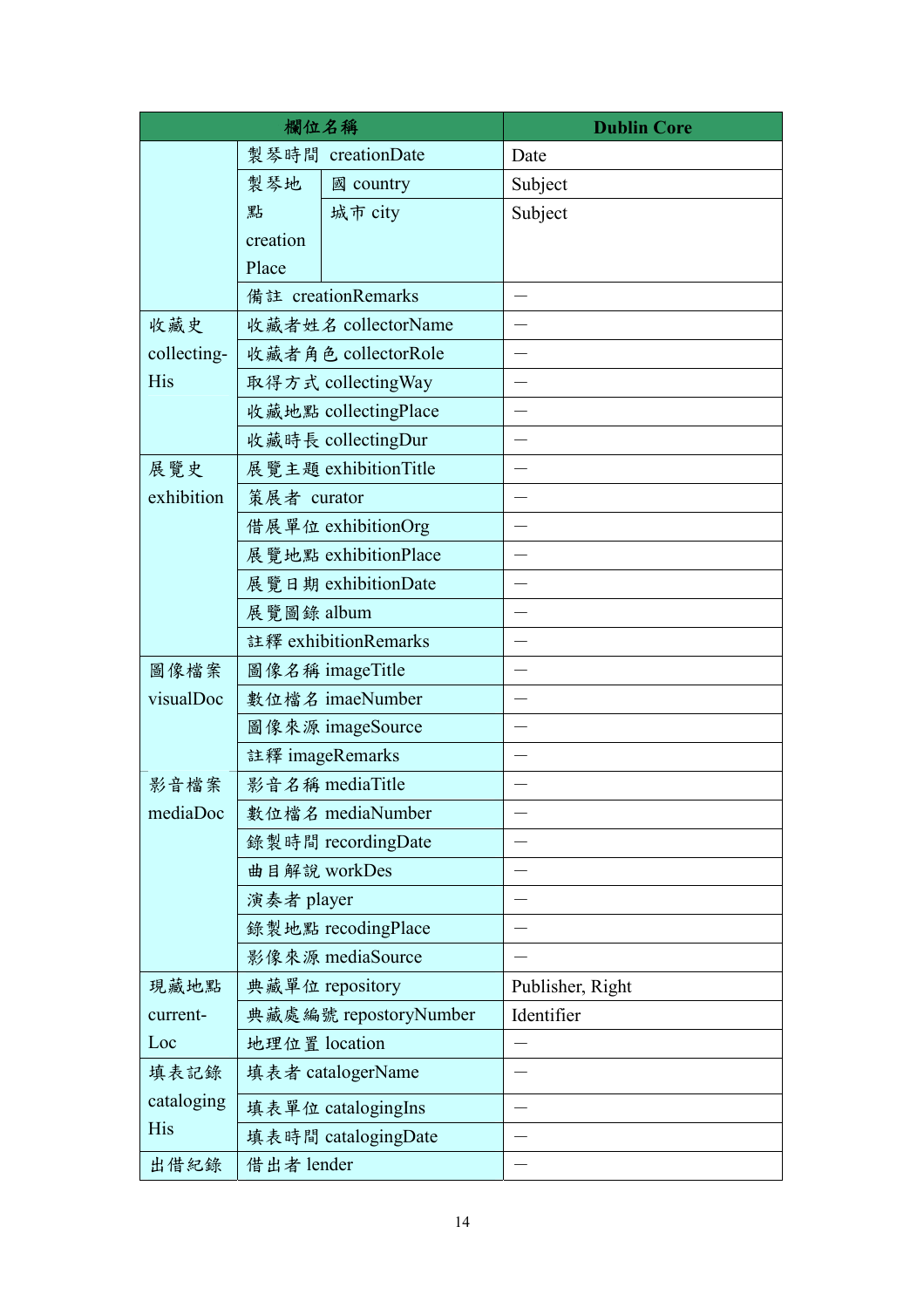|         | 欄位名稱              | <b>Dublin Core</b> |
|---------|-------------------|--------------------|
| lending | 借出時間 lendingDate  |                    |
|         | 歸還時間 returnDate   |                    |
|         | 備註 lendingRemarks |                    |